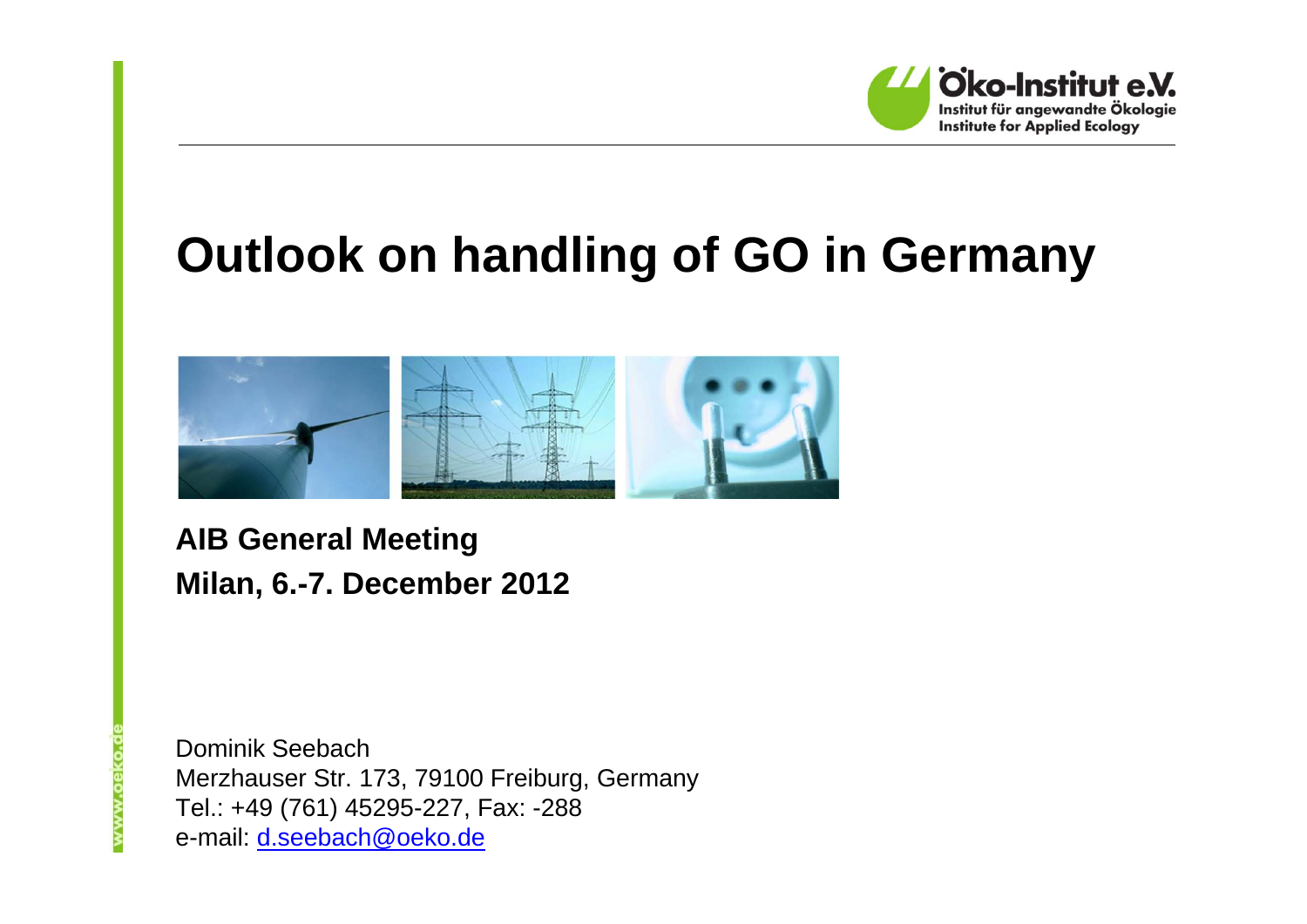

- $\overline{\phantom{0}}$  **Relevant primary legislation:**
	- Disclosure: Energy Law (Energiewirtschaftsgesetz EnWG)
	- $\Box$ RES GO: Renewables Law (Erneuerbare-Energien-Gesetz – EEG)
- $\overline{\phantom{a}}$  **"Old" legislation:**
	- $\mathbb{R}^2$  Disclosure: no specifications of eligible tracking instruments at all  $\rightarrow$  usage of GO (incl. EECS GO) on a voluntary basis
	- **RES GO: some 70 persons and organisations qualified as** "Environmental Auditors" may issue RES GO
		- $\rightarrow$  for issuing of EECS GO, such auditors cooperate as Production Registrar/Auditor with Öko-Institut

#### $\overline{\phantom{a}}$ **"New" legislation:**

- $\overline{\phantom{a}}$  Disclosure: mandatory use of GO cancelled in the new GO registry at the Federal Environment Agency (Umweltbundesamt – UBA) for explicit disclosure of RES-E
- $\mathbb{R}^3$ UBA as competent body for RES-GO in Germany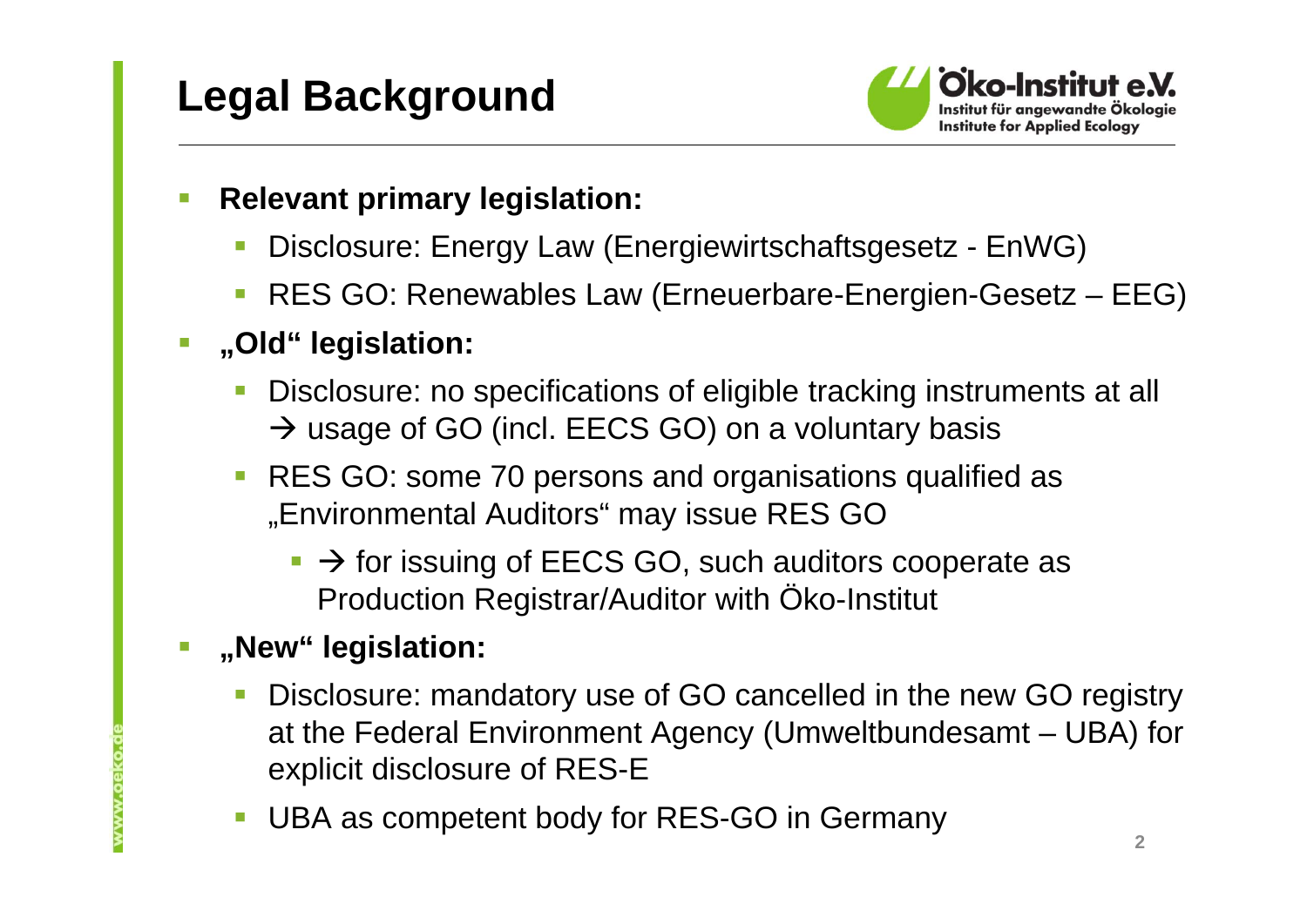### **Transition from old to new**

**WWW.oeko.** 



- According to legal transition regulations, the new rules only apply after start of the UBA GO registry (which is planned for 1 January 2013)
- $\overline{\mathbb{R}^n}$  UBA has published more detailed notifications on how transition shall work in practice; key elements are:
	- For 2012 RES-E production, the "old" tracking procedures and systems (e.g. EECS, TÜV Süd, contract based tracking, …) still can be used without any restriction
		- Publication of 2012 disclosure data due 1 November 2013
		- All RES-GO outside UBA registry shall expire by 31 December 2013 the latest
	- UBA also will allow for import of RES GO as soon as connected to the Hub (not before 1 April 2013)
	- $\mathcal{L}_{\mathcal{A}}$  Transfer between EECS registry and UBA shall only be possible for non-German GO (recognition of *foreign* GO…)
	- П For 2013 RES-E production, only UBA registry may be used **3**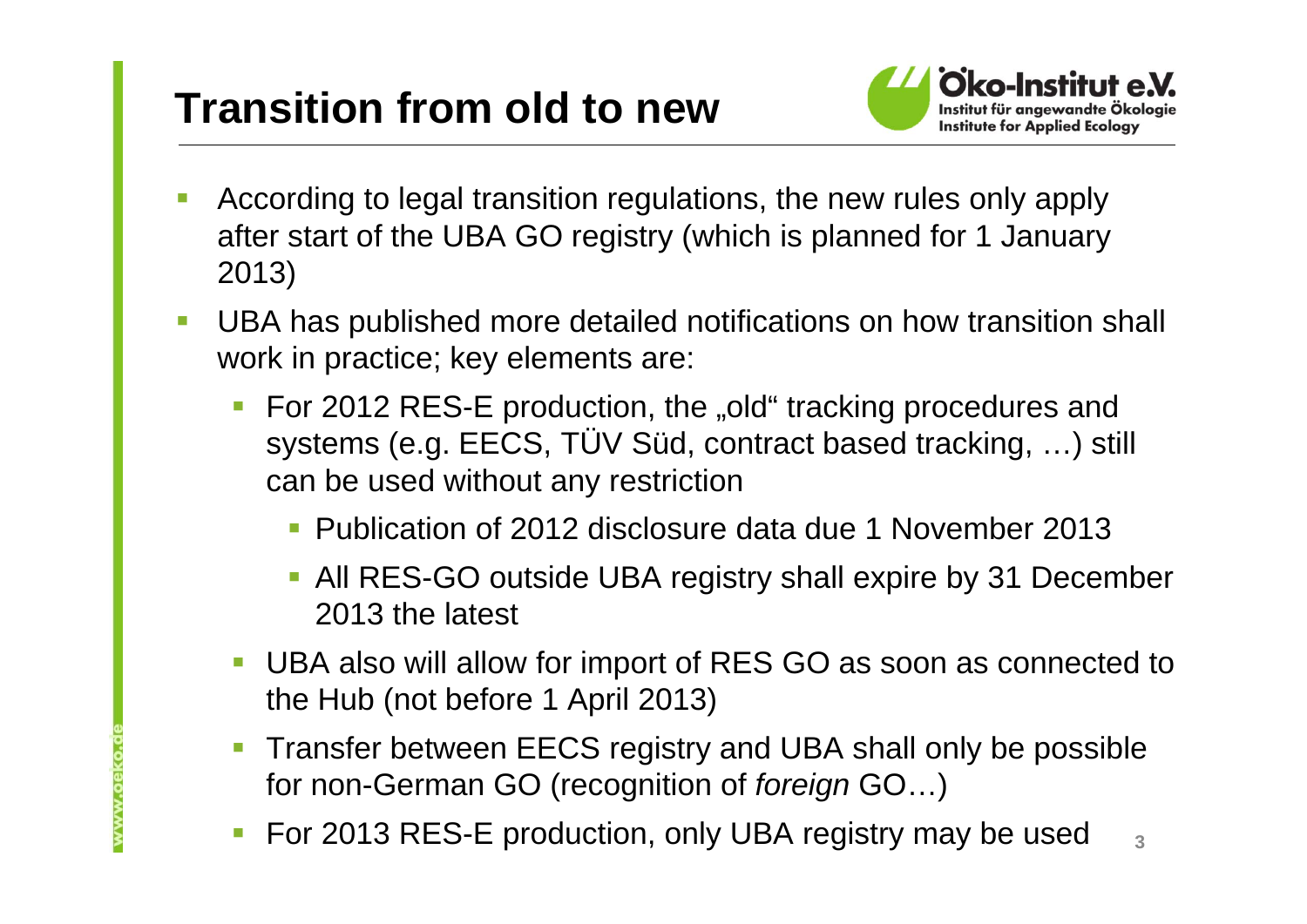# **Role of Öko-Institut as of 2013**



- Background assumption: start of operation of UBA registry by beginning of 2013
- $\mathcal{L}_{\mathcal{A}}$  EECS registry at Öko will remain operational for handling of <sup>2012</sup> RES-GO and for EECS Disclosure GO until end of 2013
	- Necessary in order to allow for a "smooth" market shift from the old to the new registry
	- Öko-Institut / Grexel will technically block import of RES-E GO for 2013 production
	- $\mathcal{L}_{\mathcal{A}}$  As soon as UBA registry gets connected to the hub, this means that anyone exporting GO to Germany would have to distinguish between the target registries Germany/Öko and Germany/UBA
- $\mathbb{R}^n$ German EECS users are already informed about these changes
- $\overline{\mathbb{R}}$  Öko will provide a revised DP also describing these changed regulations to the March GM (by then all regulations and dates should be confirmed)
- $\mathbb{R}^3$ Provision of option for Disclosure GO after 2013 still unclear

www.oeko.c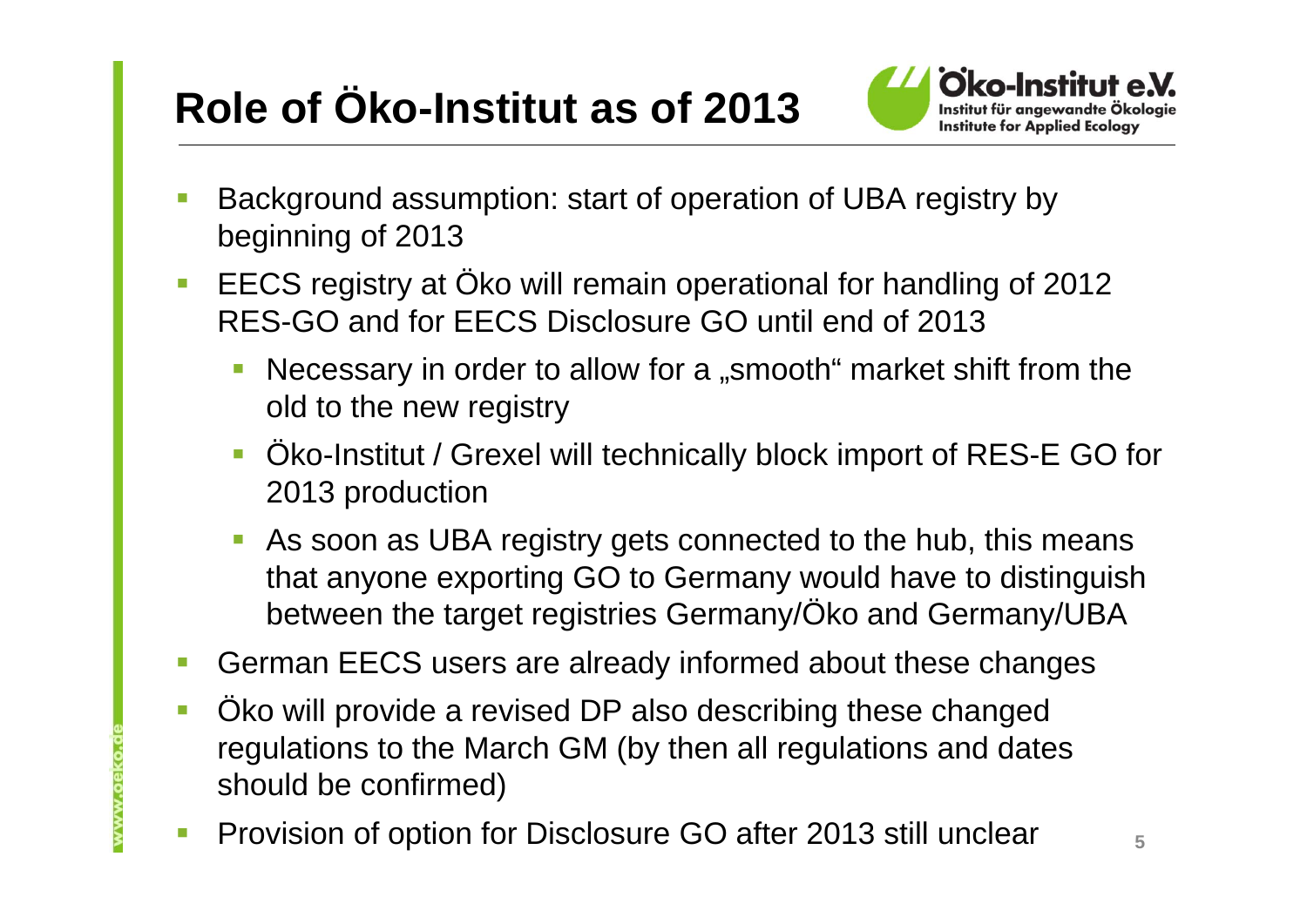